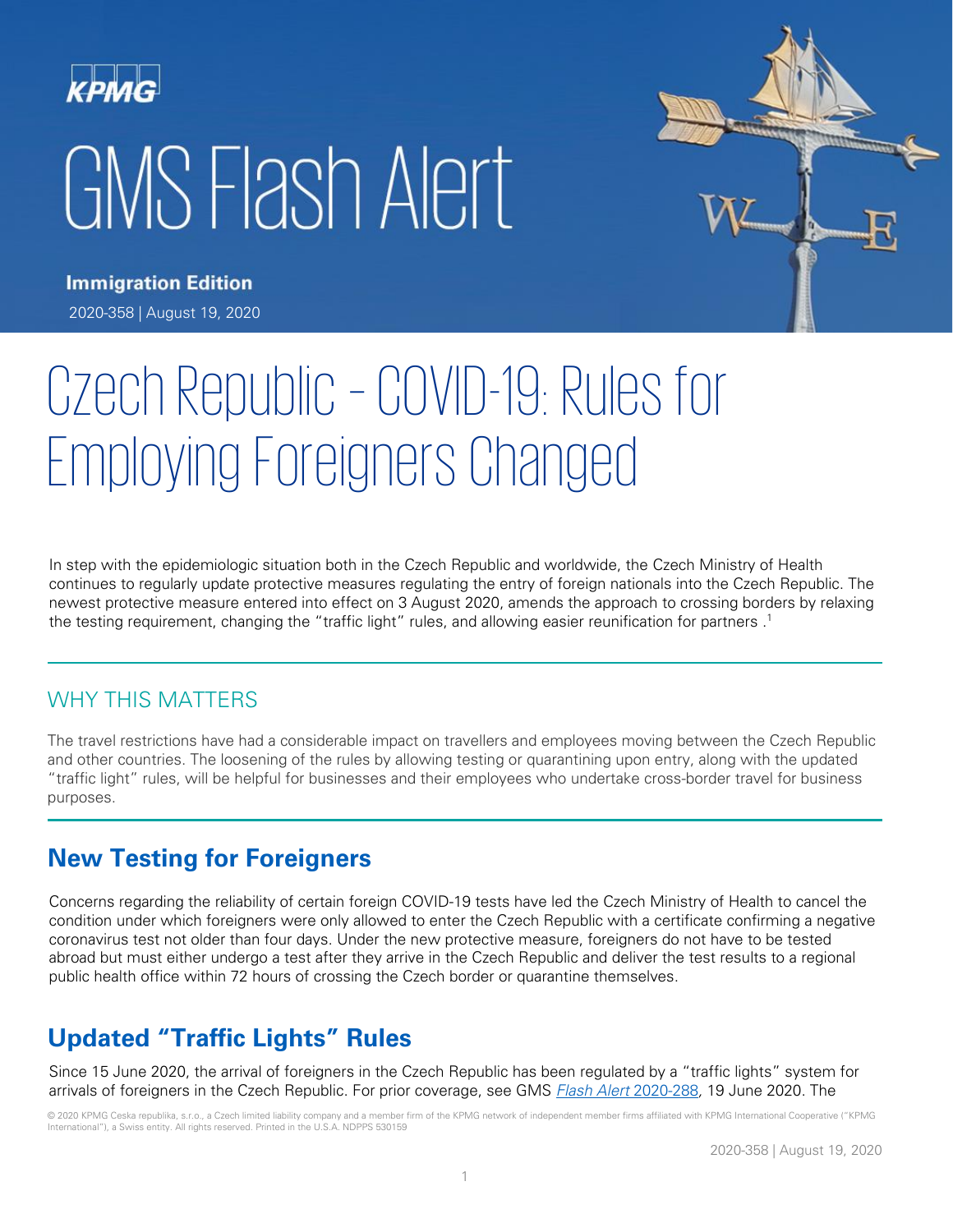current legislation simplifies the rules and expands the list of countries to include non-European countries. The traffic lights system no longer divides the countries into three categories for the risk of infection (red, orange and green) but now into the following two categories: 2

- **High-risk countries (red)** Czechs and foreign nationals who have spent time in these countries for at least 12 hours in the last 14 days must undergo a coronavirus test on their arrival in the Czech Republic. The existing rules remain in place -- third-country nationals arriving from high-risk countries may only enter the Czech Republic if they hold a residence permit (e.g. a long-term visa) or fit under an exception permitted by the protective measure.
- **Low-risk countries (green)** Czechs and foreign nationals arriving in the Czech Republic from these countries do not have to undergo a coronavirus test. However, the updated rules introduced a special sub-category of countries falling under a stricter regime (currently: Belgium, Bulgaria, Luxembourg, Malta and Spain). Foreign nationals from these countries may not commence their jobs without submitting a negative coronavirus test to their Czech employers.

## **Partners´ Reunification**

A final crucial change facilitates the entry of third-country nationals who are partners to Czech and EU citizens and have been separated from them due to the coronavirus pandemic. Previous rules only allowed the arrivals of family members when the relationship with the foreign nationals was regarded as unambiguously supportable (primarily, spouses and children). Under the new rules, these foreigners will be allowed to enter the Czech Republic if their partners declare the existence of a mutual relationship and guarantee by affidavit to provide them with the accommodation and health care.

#### FOOTNOTES:

- 1 See (in English): [Protective Measure](https://koronavirus.mzcr.cz/wp-content/uploads/2020/08/180_PM_state-borders-from-3-August_31072020.pdf) Ref. No. MZDR 20599/2020-20/MIN/KAN (31 July 2020).
- 2 Ministry of Health, [List of countries according the level of risk.](https://koronavirus.mzcr.cz/en/list-of-countries-according-to-the-level-of-risk/)

\* \* \* \*

© 2020 KPMG Ceska republika, s.r.o., a Czech limited liability company and a member firm of the KPMG network of independent member firms affiliated with KPMG International Cooperative ("KPMG International"), a Swiss entity. All rights reserved. Printed in the U.S.A. NDPPS 530159